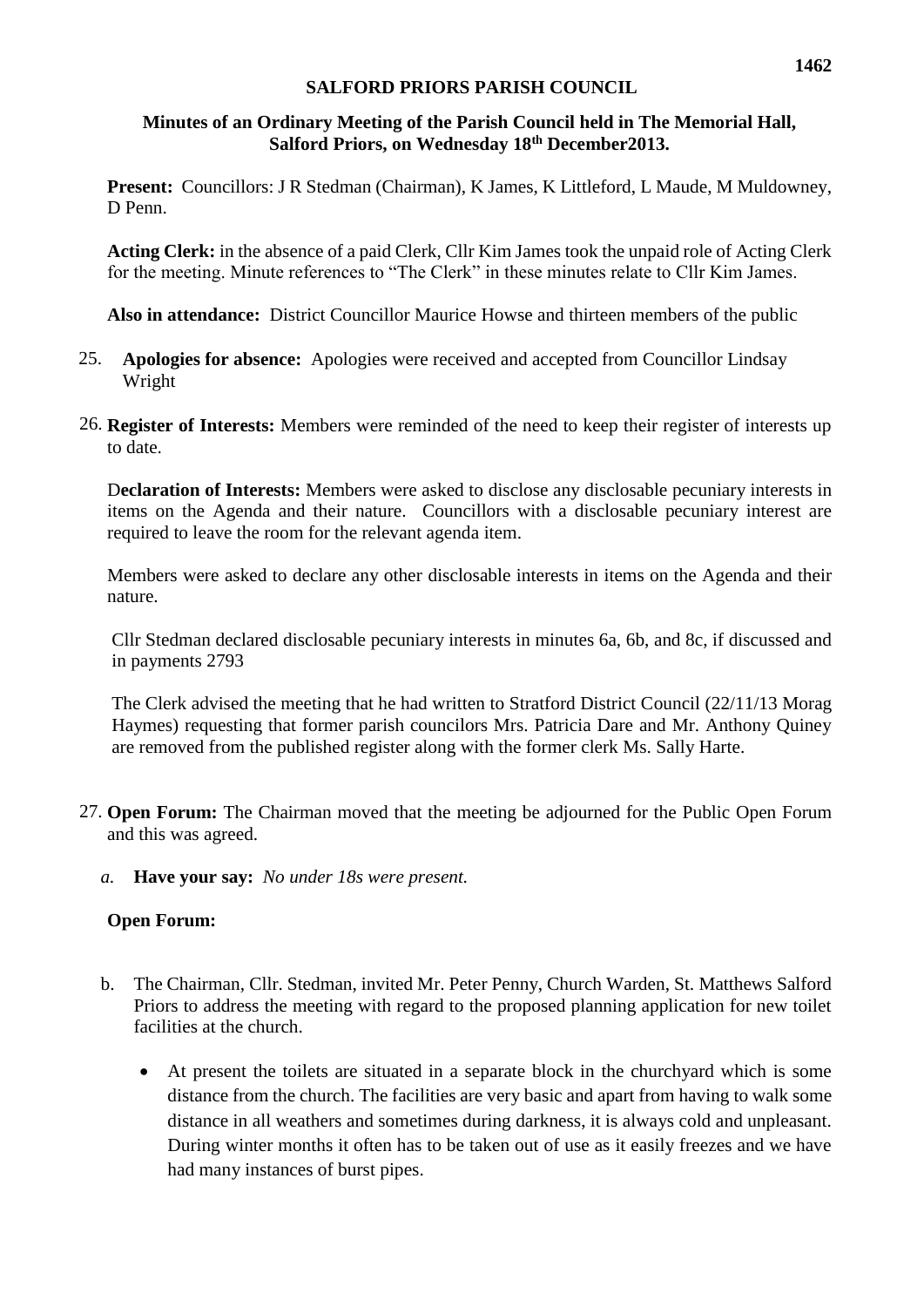- Situating toilets at the west end of the church would be very convenient and much appreciated by all who attend services and other events in the church.
- Mothers with babies would also be able to change them in a more convenient and welcoming environment.
- The church is trying to encourage more families to attend services and this new facility would add to the welcoming atmosphere of the church.
- By encouraging new members the church hope to be able to increase their income by planned giving and to help reach out to the local community with more comfortable and modern facilities.
- With the installation of a new Priest in Charge three years ago and the formation of a new leadership structure, the Parochial Church Council has decided that the time has come to use a significant amount of the capital reserves to improve the facilities within the church as well as carrying out much needed and expensive maintenance and renovation work.
- The yew trees and shrubs on the west side of porch will be removed.
- The west wall of the porch will be removed and an extension built, creating a lobby area and one toilet primarily for disabled use (with a baby changing facility) and one unisex toilet.
- The external finishes to the extension will match those of the existing porch with stone walls and a tiled roof.
- The window in the present west wall of the porch will be incorporated into the front wall of the extension.
- The existing "sheep" gate at the entrance to the porch will be replaced with a single glass door.

Mr. Penny then describes the various alterations and passed drawings around for both councilors and members of the public to view, he then agreed to a question and answer session.

Mrs. Seville questioned the need: i) Why not modernize the existing facilities? ii) Why does the church need baby changing facilities when even Holy Trinity Stratford on Avon, Coventry Cathedral and York Minster do not provide these facilities?

Mrs. Sharpe asked i) Why the existing toilet block could not be modernised? ii) Why build an extension at the front and not at the rear?

The Chairman asked if the old toilet facility would be disposed of if the new extension gained consent.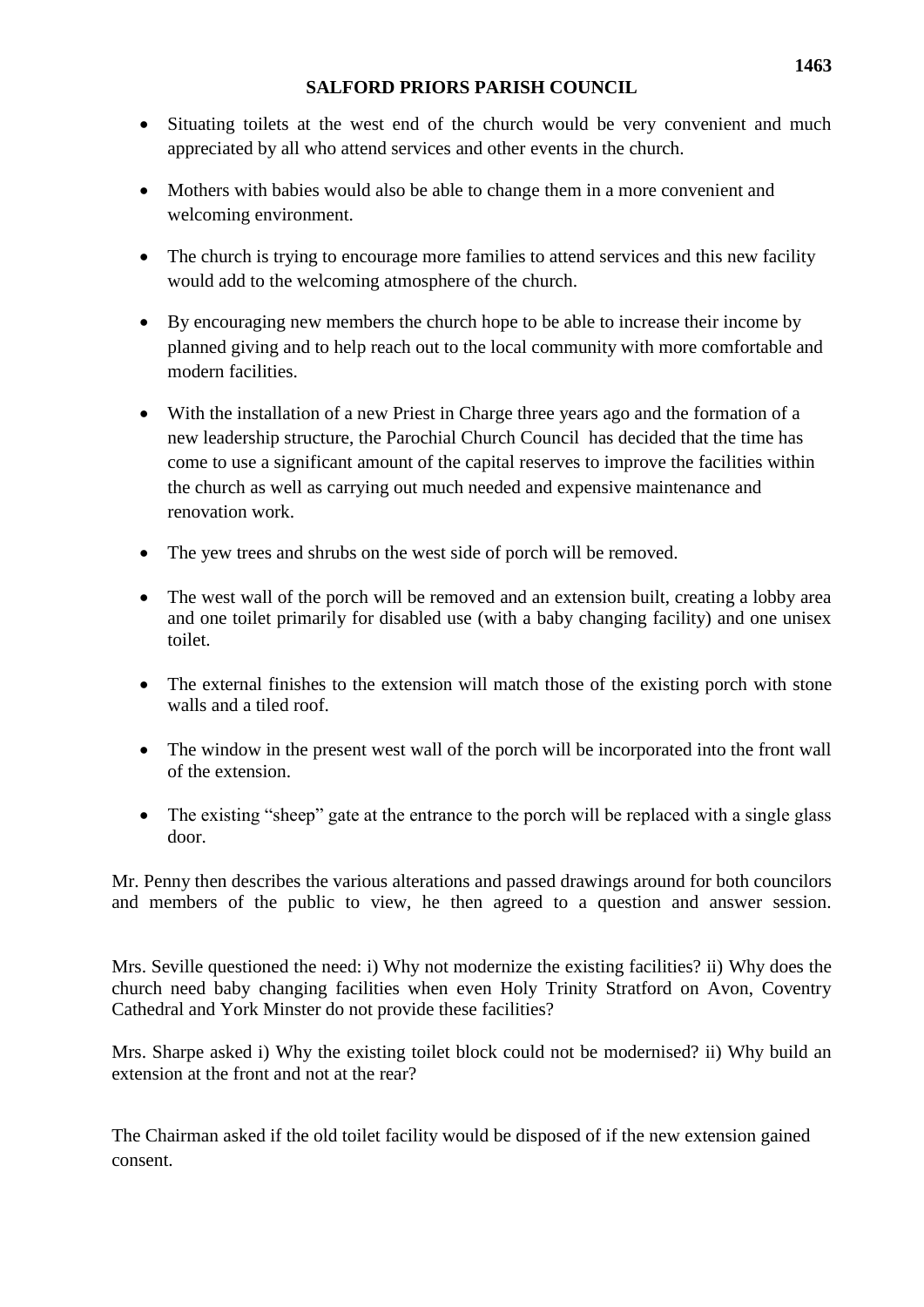On answering Mr. Penny stated that the current facilities are housed in a sectional concrete garage with very little installation it is not fit for purpose in the  $21<sup>st</sup>$  century, the south elevation of the church is medieval and the oldest part of St. Matthews, the Porch was built in 1873 to protect the Norman doorway.

The scheme and much needed restoration works are estimated in the region of one hundred and fifty thousand pounds.

To build the extension on the south elevation would be extremely disruptive to the meeting room and more importantly distract from the setting of St. Matthews.

On completion of the extension the old toilet block would be removed and the area made good.

Mr. Penny concluded that English Heritage had been fully involved with the proposals and were supportive and complementary to the proposals being put forward they had looked at several churches in the diocesan before coming up with the current scheme.

The Chairman thanked Mr. Penny for his presentation.

## **Other matters raised:**

Mr. Simon Harrison addressed the council on speeding traffic on the B4088, speeds in excess of the 50 mph speed limit occurred most of the time it is having a detrimental impact on the quality of life of local residents these views were echoed by Mr. John Harrison who stated this road has become a rat run with HGV's avoiding delays on the A46T children's lives are being put at risk.

Mrs. Sue Groome stated that not only should the speed limit be reduced from 50 mph to 40 mph that traffic calming measures should be installed the residents need the Parish Council to support them on this matter the B4088 has become a race track especially for motorbikes. From her dealings with the County Council they have been very supportive but pressure is now required before someone is killed.

The Chairman acknowledged the residents' concerns and stated that the matter would be discussed under item 12 f of the agenda.

Mr. Charles Cowan requested information on the land fill operation at Ragley Quarry the amount of spoil being imported and an accurate plan showing the contours of the finished levels. What level of controls are being taken to ensure that the operator was in compliance with the site's planning conditions it's a vast area of land fill how does the Parish Council know what's taking place is in accordance with approved plans?

Despite reassurance from the Chairman, Mr. Cowan was adamant that more needs to be done to control the site and the operator.

The Clerk informed the meeting he had requested an up to date assessment of the landfill figures from the County Council Planning Department and their assessment of the restoration work to date.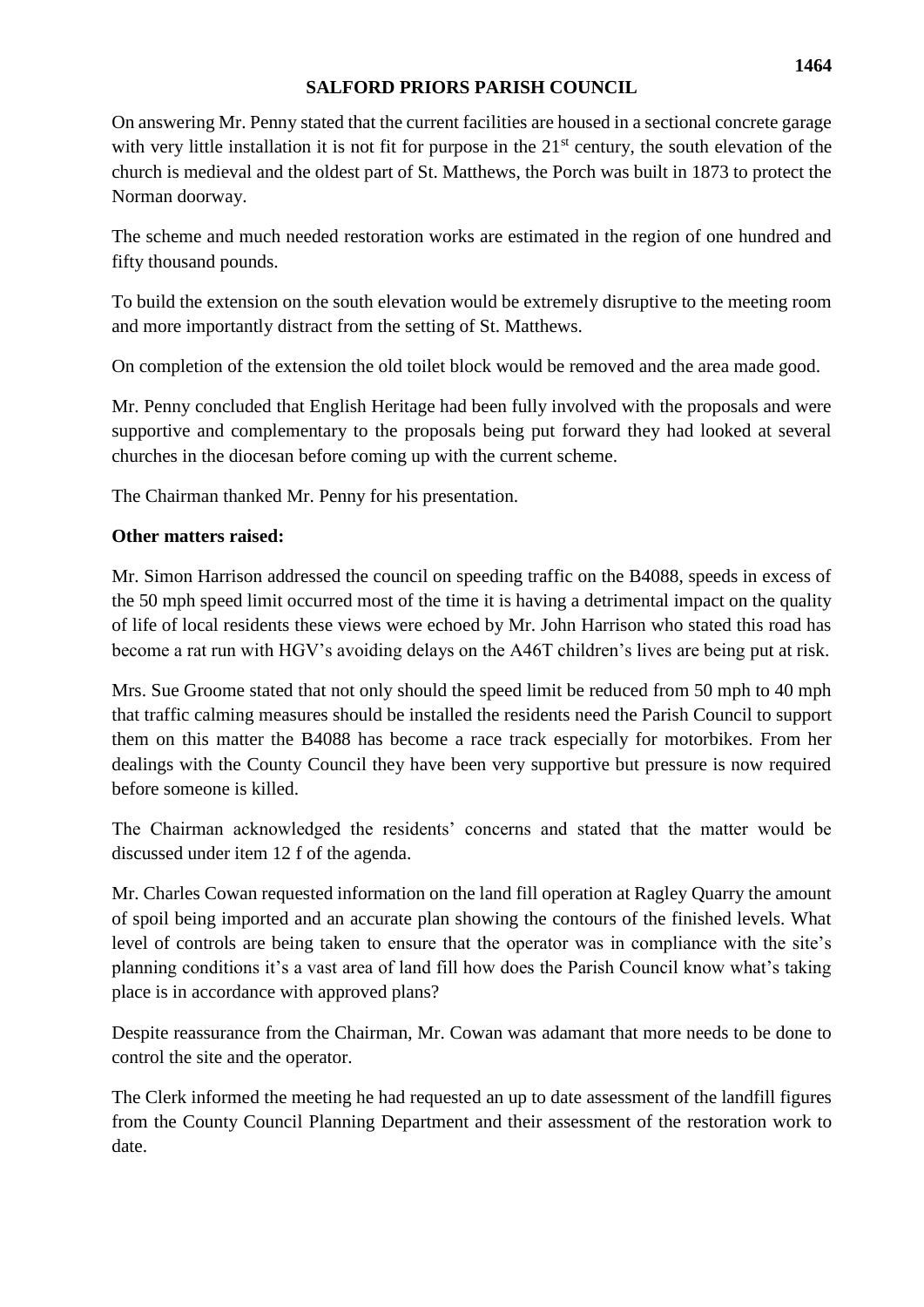Mr. Cowan offered the council the use of his services to assess the figures as he is professionally qualified in this field of expertise.

The Chairman thanked Mr. Cowan for the offer of his professional knowledge, the landfill operations and its progress would be discussed at the next meeting of the Quarry Liaison Meeting.

c. **Ward Members reports:** Apologies were received from Warwickshire County Councillor M Brain, and Stratford on Avon District Councillors, D Pemberton and J Spence

**Warwickshire County Council** – The Clerk read an e-mail received from Cllr. Brain which he reports that Cllr Brain had considered the applications received to his grant fund of £5000 he has awarded grants to the following projects in his Divisional Area: Bidford Youth Club £900, Bidford on Avon Health Centre PPG £1,500 for essential equipment and Salford Priors School PTA library project £2600.

A reduced speed limit survey on the B4088 will be added to the Capital Transport Seminar in January 2014 for consideration following many complaints of excess speeding, especially through Pitchill and Iron Cross.

Cllr Brain states that he would welcome the PC views on this matter, although if considered it would be consulted on with local residents and the Parish Council.

**Stratford on Avon District Council** – Cllr Howse said that due to the time and the large amount of business on the agenda to be discussed he would refrain from making a report to assist the council in achieving its agenda business in a timely manner.

28. The Chairman closed the adjournment at 19.55hrs.

#### 29. **Acceptance of Minutes :**

The Clerk informed council of a procedural amendment to the draft minutes that had been circulated to amend minute 19 – after note referring to Cllr. Stedman declared an interest in payments left the room for the following item to insert new wording "Cllr Wright the Vice-Chairman took the chair for the remainder of the meeting" **Amendment Agreed**

a. The Minutes of the Ordinary Meeting of the Parish Council held on Wednesday  $20<sup>th</sup>$ November 2013 at The Memorial Hall, Salford Priors, as amended were approved and signed by the Chairman.

#### 30. **Clerk's Report:**

- a. Silt clearance, Ban Brook Bridge, Tothall Lane. The order to carry out the removal and disposal of the silt has been placed with Limebridge Rural Services the work is on the contractors work programme and will be completed in early 2014 weather conditions permitting.
- b. Grave plot leveling works in the cemetery. The order to carry out this work has been placed with Limebridge Rural Services, the work is on the contractors work programme
- c. Property at St Matthews Close The clerk advised the council that the work clearing the garden by Orbit Housing Association had been completed. **Resolved**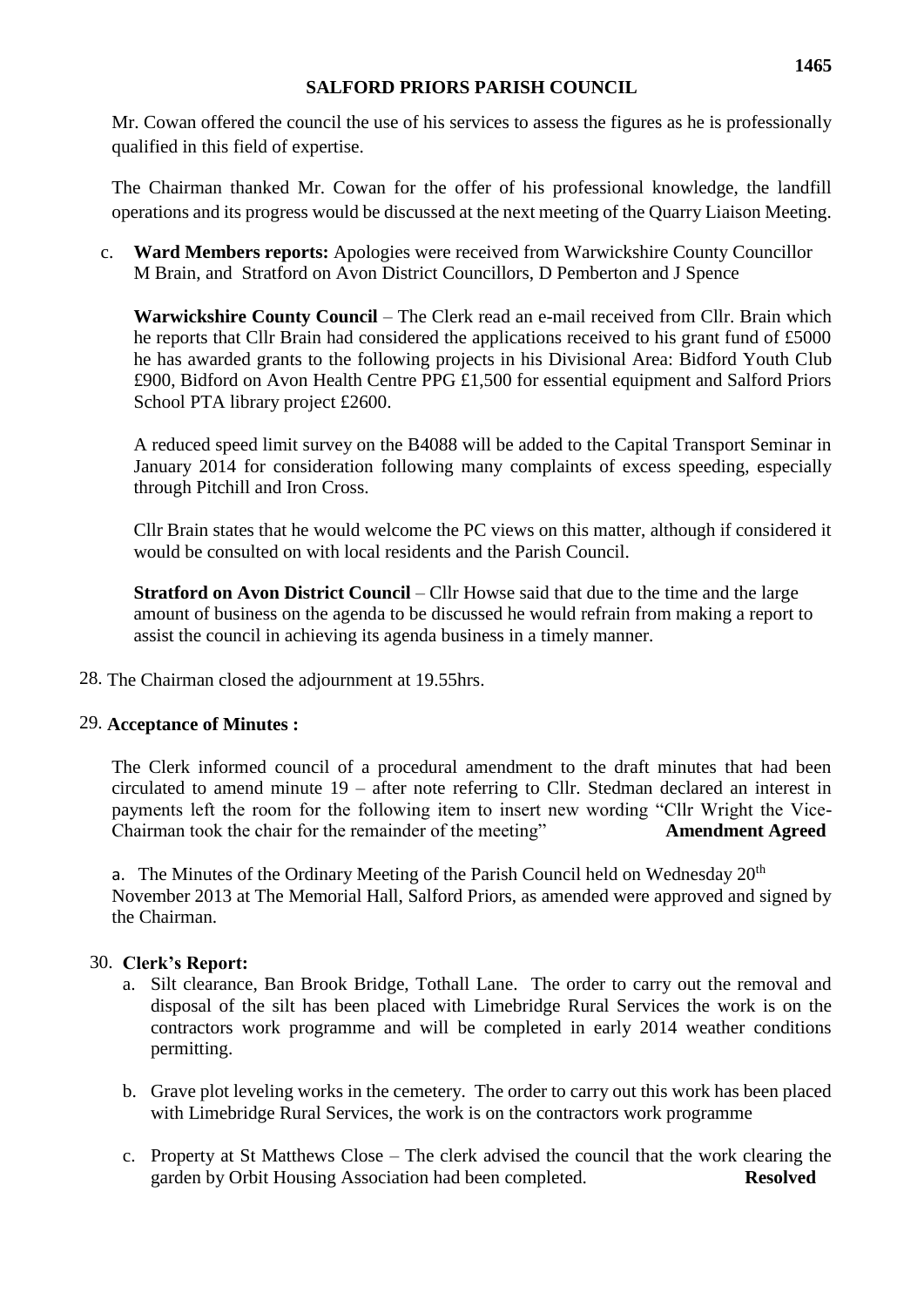- d. Illuminated Christmas Tree The Clerk advised he was preparing a specification for the electrical installation and would issue for contractors quotations.
- e. Damaged Road Signs No progress, Clerk to follow up on this matter with Warwickshire County Council Highways Department on this matter.
- f. Bank Mandate Clerk reported on current ongoing situation with HSBC with regard to the current signatories and agreed to progress the new mandate once clerks position is filled, however council agreed to pursue a new account with Lloyds Bank PLC, Clerk to make initial account enquiries with the Bidford on Avon Branch of Lloyds Bank.
- g. The Clerk had authorised a transfer of £3000.00 from the deposit account to the current account on his visit to the bank (23/11/13) to ensure sufficient funds were readily available to meet the council's outgoings. It was proposed by Cllr Stedman seconded by Cllr Littleford that the authorization of the Clerks actions are formally approved by the council agreed unanimously.
- h. Dead Tree Dunnington Clerk advised that a letter of apology on behalf of the council had been sent to Mrs. Rawling. **Resolved**
- i. TOPs Repair to door & replacement fire escape Clerk reported that the vandalised door had been repaired. Mr. Bradfield (Treasurer TOPs Committee) had received a quotation of £315.00 excluding VAT for a second hand set of galvanized metal steps from Blackhills Leisure Gower Ltd Swansea. Council agreed to purchase the steps.

The Chairman in his capacity as RFO reported to the meeting that the TOPs Management Committee had not been countercharged for the Electricity usage at the building for a period of 8 months an invoice will be issued.

- j. 2014/15 Precept Planning Workshop / Residents Participation The Clerk reported that the Memorial Hall had been booked for Thursday  $9<sup>th</sup>$  January at 7:30pm for a budget planning workshop.
- k. B4088 Blocked Road Drains e-mail sent County Councillor Mike Brain 20/11/13; reply received 22/11/13 from David Ellison wrote that WCC had jetted and cleared the road gullies at Dunnington Crossroads all appears to be running freely. A work request was on the system for the road gullies on Limebridge bank and the quarry entrance. The road gullies at Irons Cross was completed a month ago.
- l. Local Councils Explained. Council agreed to purchase a copy of this NALC publication for £58.99.

#### 31. **Neighbourhood Development Plan:**

- a. Cllr. James gave a brief verbal report on the inaugural meeting of the Neighborhood Development Plan Consultative Group held on Wednesday 27<sup>th</sup> November.
- b. Members were advised that the application for designation had been discussed with the Planning Policy Unit at Stratford District Council and the formal application will be made in the first week of January 2014.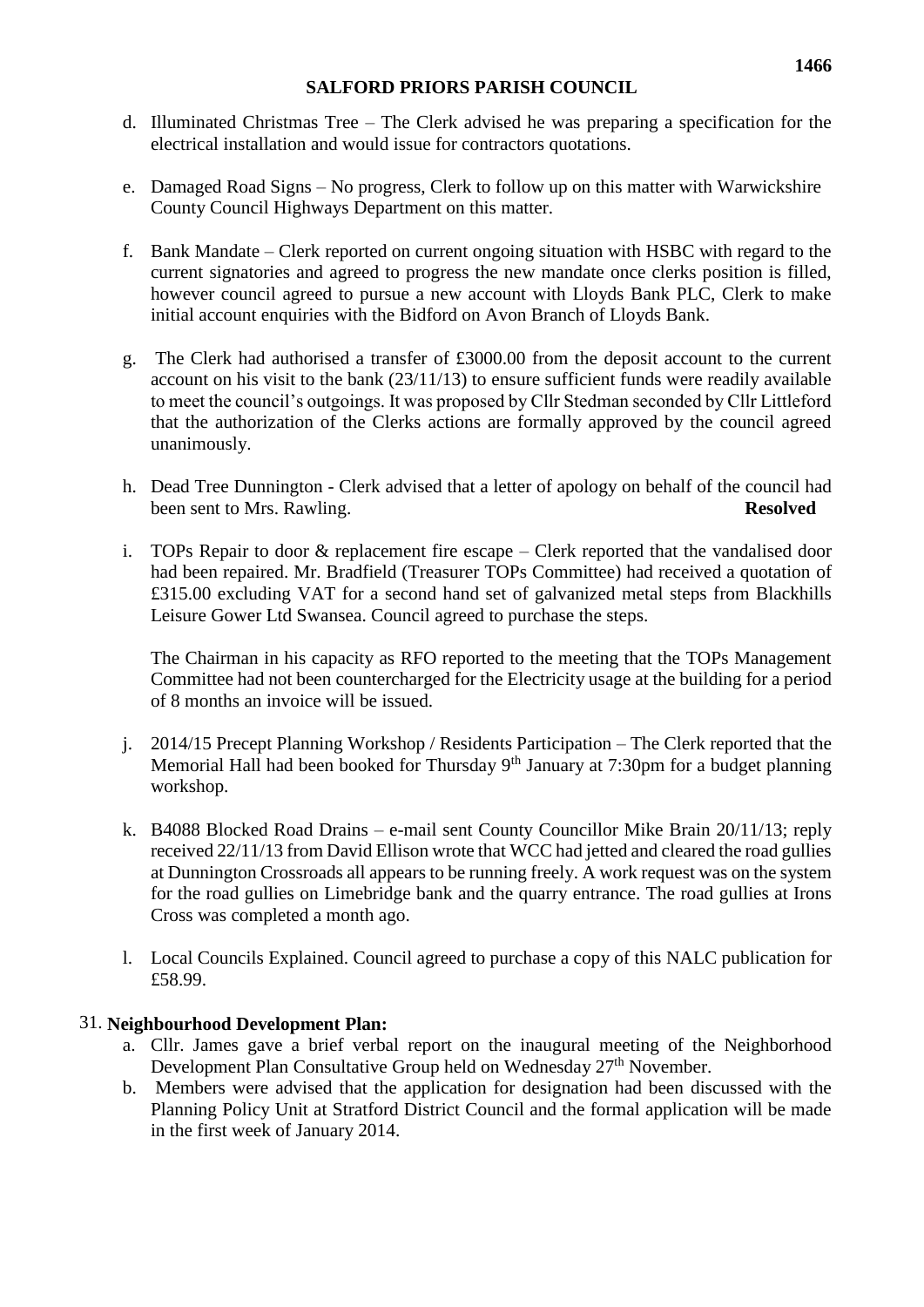The meeting had been well attended and a committee structure with various working groups was formed. Strategic Policy Panel – Chair Mr. Walter Thomson (16 members) Public Engagement & Consultation – Group Lead Mr. Alan Green (5 members) Housing Development – Group Lead Mr. Keith Chandler (10 members)

Industry & Commerce – Group Lead Cllr. John Stedman (6 members)

Environment – Group Lead Cllr. Liam Maude (6 members)

Community Education & Leisure – Group Lead Cllr. Melanie Muldowney (6 members) Project Coordinator – Cllr. Kim James.

Meetings of the Public Engagement & Consultation Working Group and the Environmental Working Group had been arranged for early January.

## 32. **Planning General:**

- a. Mud Walls Farm Dunnington Removal of caravans and compliance with planning conditions due to the absence of Cllr Wright the matter was referred to the next meeting.
- b. St Matthews Church withdrawal of planning application 13/02713/LBC (Minute 4a &12a) The Clerk provided an update to members of his investigations in regard to this matter, the agent for St Matthews Church had submitted two applications to the planning authority:
	- 1) 13/02713/LBC Listed Building Consent (LBC) for the build of a single storey porch
	- 2) 13/02710/FUL Planning Application for the build of a single storey porch

The Church's ecclesiastical properties are exempt from Listed Building Consent; therefore the 13/02713/LBC application has been determined as not required.

This is what is now recorded on the SDC website planning portal; however, this is still subject to the Church seeking approval from the Diocese.

The main planning application is not on the District Council's planning portal yet because it has been returned to the agent / applicant on the basis that it is not deemed valid. Once the application has been validated it will enter the formal consultation process

Letters had been sent to the two concerned residents explaining the current position. **Resolved**

c. Angus Soft Fruits Salford Priors, The Chairman reported to the meeting that the external storage of materials was taking place and considered that this was a violation of the current planning conditions for the site, he circulated photographs of the areas concerned. Members resolved for the Clerk to contact the Planning Enforcement Department and request that this matter is investigated.

#### 33. **New Planning Applications:**

a. Planning Consultation 13/02936/FUL Replacement of existing timber framed and glazed entrance porch at Salford House Station Road, Salford Priors, Evesham WR11 8UX For: Mrs. Pamela Hancox (Salford House Care Home) – Council Decision No Objection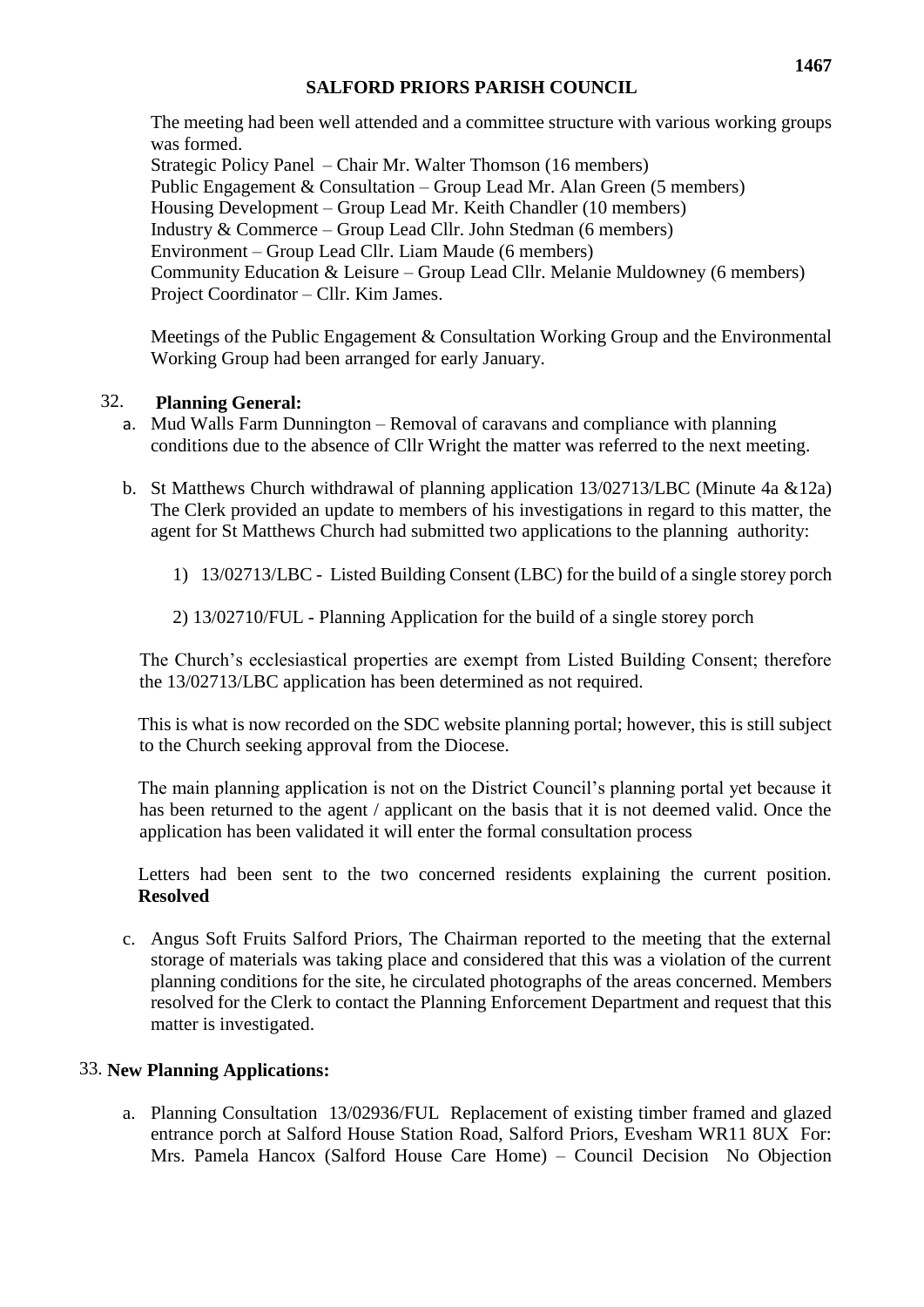- b. SDC Consultation on the Bidford on Avon Neighbourhood Development Plan Application – Designation of Area Response required by 17th January 2014. - Council Decision No Objection to designation area boundary.
- c. Planning Consultation 13/03047/FUL Salford Lodge Farm Erection of Agricultural Building for biomass energy store and Plant Room with hardstanding to front. For Mr. Malcolm Hughes - Council Decision No Objection Support of renewable energy proposals contained within the application.
- d. Planning Consultation 13/03240/ELEC Evesham Road Salford Priors Diversion of existing overhead power lines involving fewer poles and the removal of some from garden areas of properties. For Western Power Distribution. Council Decision members were asked to make comment to the Clerk by the 7th January 2014.
- 34. **Planning Decisions:** The following planning decisions were noted:
	- a. **Planning Application:** 13/02678/TREE Mrs. M Myers 2 Periwinkle Cottages Jack Thomson Croft Salford Priors SDC Decision Approve with Conditions.

## 35. **Playing Field:**

- a. Weekly Inspection Report Received from Cllr. Littleford placed on file comments noted.
- b. Future Inspections The Clerk reported that he had not been able to contact the proposed persons to inspect the equipment to date and would progress the matter, Cllr Stedman agreed to carry out the next inspection.
- c. The Clerk advised members of the need to carry out a thorough inspection of the goal posts and the security of the crossbar following a recent fatality reported to the HSE in another part of the country. Members agreed that this should be added to the inspection list.

Members agreed that one set of goal posts would be removed and placed in storage and for the goal area to be repaired as soon as weather conditions allow. Clerk to progress with the Council's grounds maintenance contractor.

#### 36. **Highways, Amenities & Infrastructure:**

- a. To note the jobs issued to the Lengthsman from the last meeting No new jobs had been issued during the month.
- b. Dunnington School Request to School to cut hedge back raised by Cllr. Wright (Minute 18c) The Clerk reported that he had written to the school head teacher Mr. Johnson on the 4th December to date no reply or acknowledgement. Clerk to progress.
- c.
- d. Dunnington Sewage Pumping Station Ongoing problems with sewage works raised by Cllr. Wright (Minute 18g) Clerk had written to Severn Trent Water PLC requesting information on the ongoing problems with the Pumping Station. STW had contacted the Clerk on the 6th December stating that the council's concerns would be investigated and a report issued. Ongoing Issue.
- e. Roadside drains Station Road Salford Priors e-mail from resident raising concerns on how often the drains are cleared of debris. The Clerk informed the meeting that the matter had been forwarded to County Councillor Brain on the 3rd December to date no reply had been received. Ongoing Issue.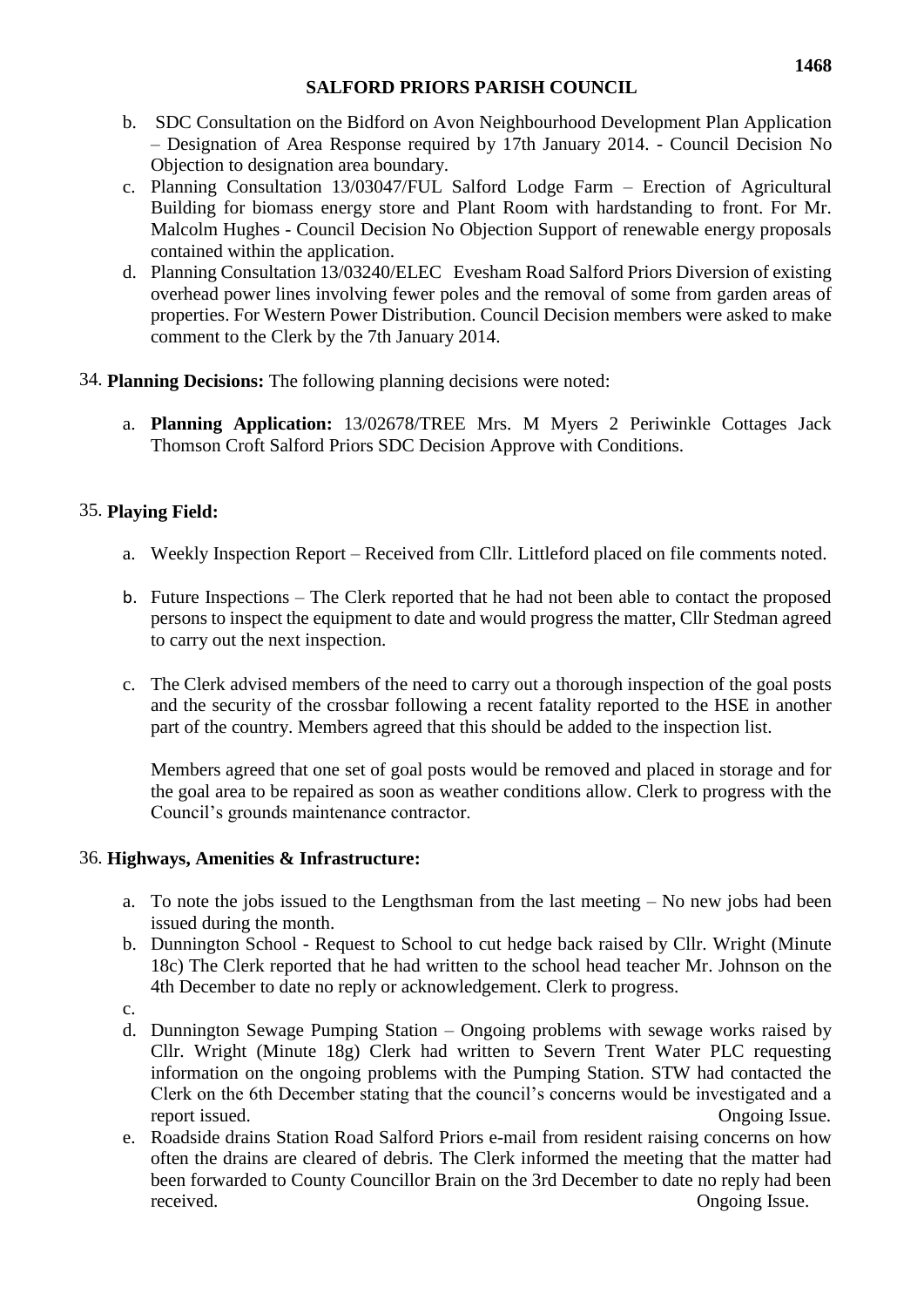- f. Street Lighting Faults Reports from Warwickshire County Council Helpdesk of 2 street lighting columns not working 1 x Park Hall Mews 1 x Priors Grange – Clerk reported to P D Long 05/12/13 both lighting points had been repaired. An invoice for £128.40 for the repair had been received. **Resolved**
- g. The Clerk reported that P D Long had notified the council on the 9th November of a price increase in the repair charging schedule as a result of a lamp charges in particular having risen considerably for some of the newer types of lamps and the older sodium lamps.
- h. B4088 Speeding Traffic –e-mail from local resident requesting lowering of the speed limit from 50 mph to 40 mph. The Clerk had circulated an e-mail from Mrs. Sue Groome to Poonam Thompson at Warwickshire County Council raising concerns with regard to the traffic speeds in along the B4088 through the Pitchill Rushford and Iron Cross settlements.
- i. "The villages of Iron Cross, Rushford and Pitchill, which have a greater number of houses along side an extremely busy road with traffic on occasions, exceeding 80 mph as we have witnessed. We have HGV Lorries and Buses regularly breaking the 50 mph speed limit, when they are legally restricted to 40mph on a B road. I have been told by a resident that the road is on a motorbike website as part of a good race circuit, so we regularly have to contend with unbelievable speeds form motorbikes racing."

After discussion the council formally agreed that this matter should receive its full consideration and the Clerk was asked to make initial investigations with the County Council Highways Department.

j. B4088 Complaints raised at Community Forum – State of road surface as a direct result of the landfill operations at Ragley Quarry Marsh Farm mud, stone, rock debris hazard to road users and pedestrians. The Clerk read a detailed account of the actions taken on behalf of the Parish Council by Warwickshire County Council to rectify the situation. County Officers had reported they had never seen the site haul road in such a poor condition, from their inspections it highlighted poor site supervision. The Clerk reported that several e-mails had been exchanged with officers to address the issue and he drew the County Councils attention to three sections of the Highways Act 1980 to enforce the residents' concerns namely:

Section 148 of the Highways Act 1980 makes it an offence to deposit mud etc. on the highway that would interrupt other users of the highway.

Section 149 of the Highways Act 1980 gives the highways authority the power to clean the road and recover its expenses from the person causing the obstruction.

Section 161 of the Highways Act 1980 states "If a person, without lawful authority or excuse, deposits anything whatsoever on a highway in consequence of which a user of the highway is injured or endangered, that person is guilty of an offence"

The Chairman reported that he had visited the quarry haul road crossing at Tothall Lane earlier in the day and had found the road in a terrible state. County Officers were now regularly monitoring the site

The council agreed to monitor the situation and instructed the Clerk to keep pressuring the County Council to resolve the issues with CEMEX without any delay. Also to arrange a gravel liaison meeting in February to appraise the current problems.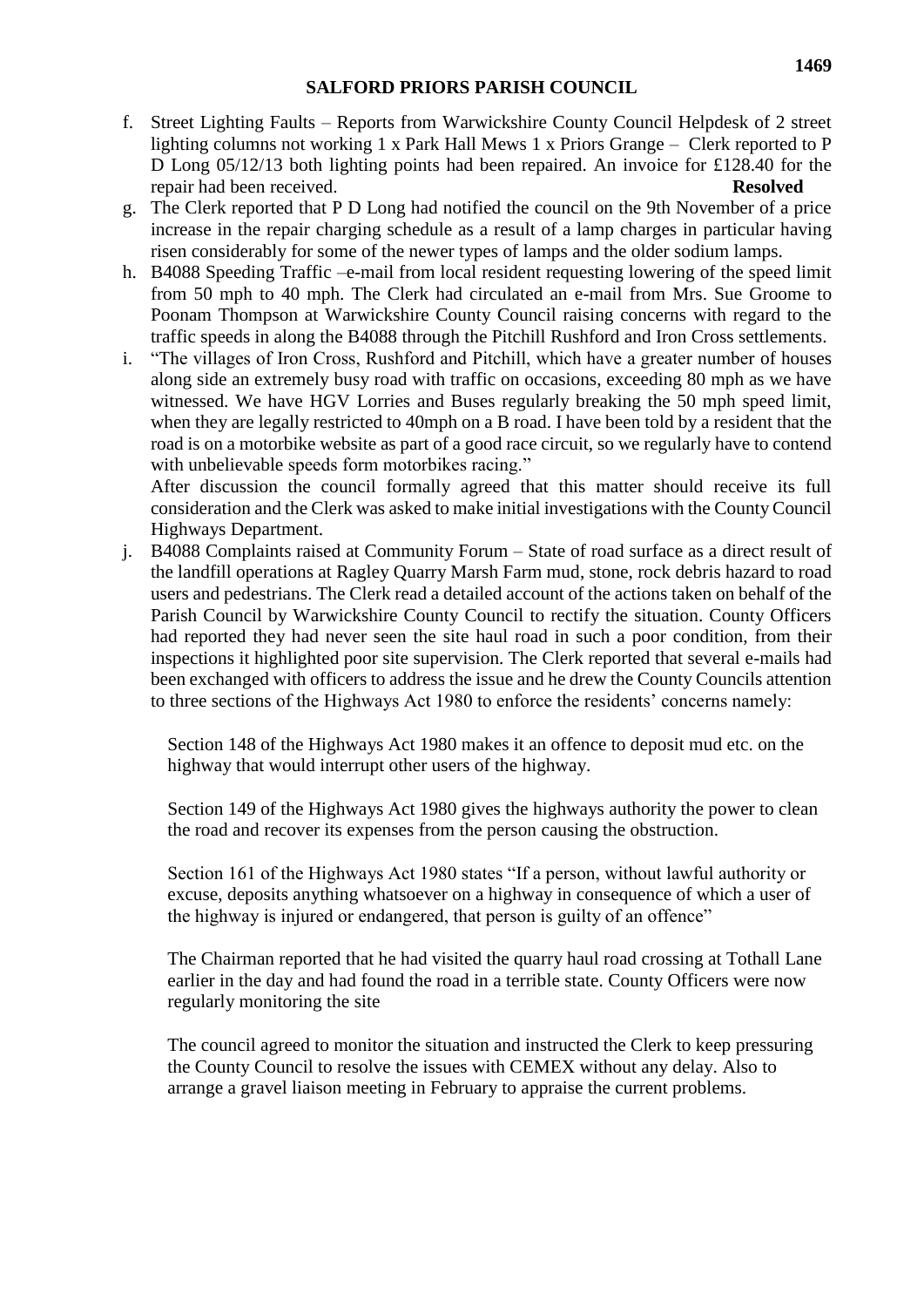## 37. **Rights of Way:**

- a. Cllr. Penn advised he had nothing to report on Rights of Way matters within the parish.
- b. Cllr Stedman reported a potential problem on AL6 with an overhanging Willow tree at the bridge crossing. Cllr Stedman to forward photographs to the Clerk – Clerk to contact land owner to rectify the matter.

## 38. **Matters raised by Councillors:**

*Matters raised by Councillors are considered under this item and Councillors are also invited to use this opportunity to report minor matters of information not included elsewhere on the agenda and to raise items for future agendas.*

a. No issues raised

## 39. **Consideration of Correspondence Received:**

- a. Stratford on Avon District Citizens Advice Bureau An update on the Bureau's work in 2013had been circulated. Following discussion on the contents of the CAB's report Cllr. Littleford proposed seconded by Cllr. Penn that Salford Priors Parish Council makes a donation of £300.00 towards the ongoing work carried out by the Bureau. On being put to the vote the motion was agreed unanimously. A cheque would be issued at the January meeting.
- b. WALC Membership Subscription Rate Notification 2014/2015 £531.00. **Noted**
- c. WALC Training Events 2014. Members noted the contents and were advised to inform the Clerk of any training course that they wish to attend,
- d. E-mail from company based in Bidford on Avon to advertise on the Parish Community Web Site. Council agreed the principle but would delay its final decision until it had drafted a policy statement on this issue.
- e. Operation Christmas Presence 2013 by Warwickshire Police & West Mercia Police. Noted
- f. WALC letter to County Association from SDC Chief Executive on Council Tax Benefit Support Grant. Noted
- g. Stratford on Avon District Council Guidance for Displaying Promotional Material / Rules relating to Fly Posting. Clerk to circulate to parish organisations.
- h. Dragonfly Film & Television Productions e-mail received looking for people to appear in a television documentary about customer service in Britain agreed to circulate details to residents via the e-newsletter.

## 40. **Correspondence for Information Only:**

a.Governments Autumn Statement issued 28/11/13 Circulated to members

#### 41. **Finance:**

a. Section 137 Expenditure Limit for 2014/2015 The Department for Communities and Local Government has confirmed that the appropriate sum for parish councils for the purposes of section 137(4)(a) of the Local Government Act 1972 ("1972 Act") for 2014-2015 is £7.20.

This is the amount that results from increasing the amount for 2013-2014 (£6.98) by the percentage increase in the Retail Prices Index between September 2012 and September 2013 (of 3.2%), in accordance with Schedule 12B to the 1972 Act.

b. Council noted the bank account balances. Current Account £4001.76 / Deposit Account £56,182.11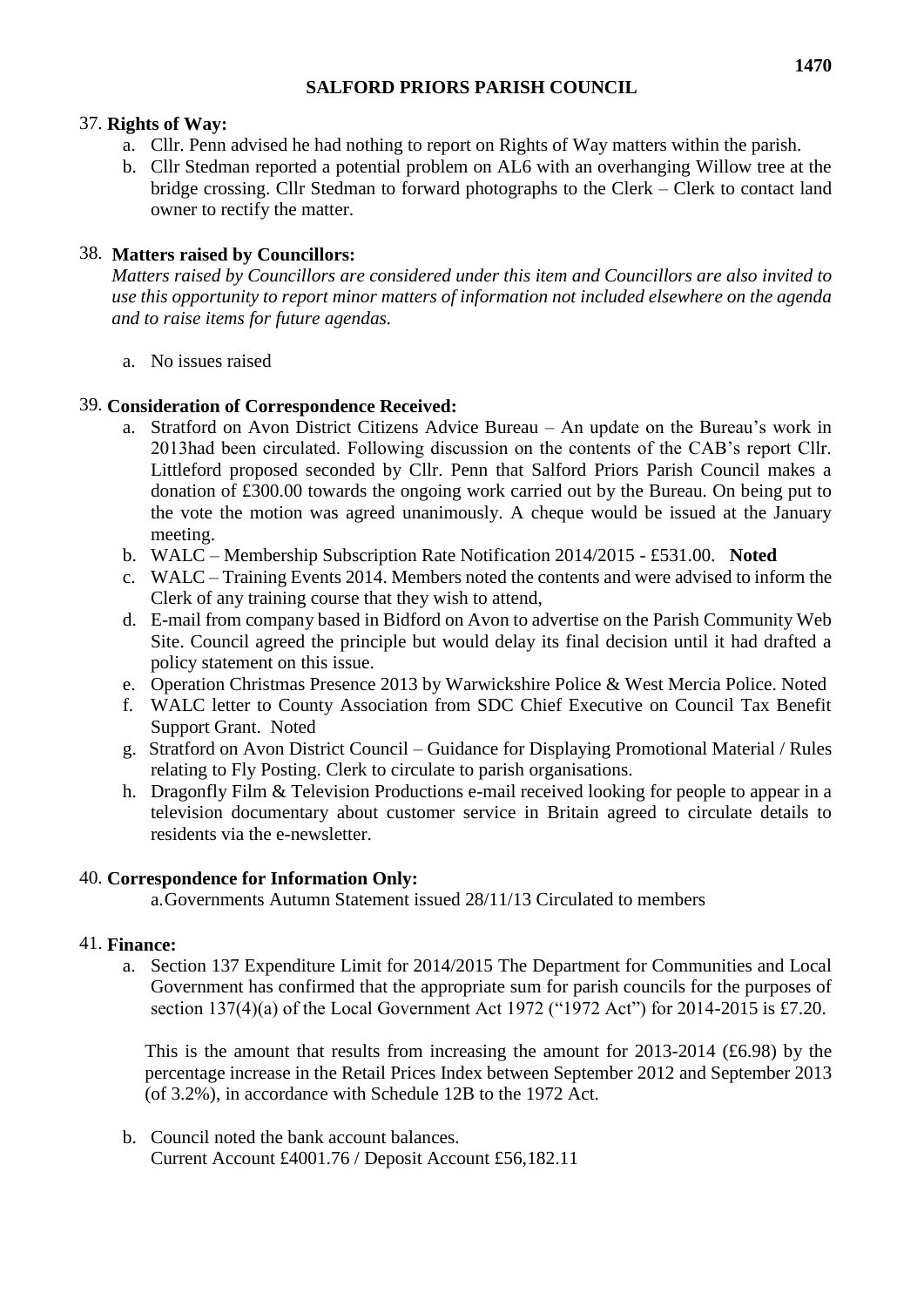- c. Cllr Stedman as acting Responsible Finance Officer gave a verbal report on administration method changes that were being made to streamline and make the financial processes of the council more accountable and transparent.
- d. To consider the salary and expenses adjustments to Ms Sally Harte *confidential paper circulated* As a result of carrying out a check on the former clerk's salary payments it had been established that there was an under payment of £88.66. Council agreed to rectify the matter immediately.
- e. The Clerk made members aware of his concerns with regard to the security of the office and data protection. He had found the photo-copier had been used and had been left disabled and unusable; having repaired the copier and correctly inserted the tonner bottle he had taken a reading from the copier counter the reading as of the 17<sup>th</sup> December was 141,779 copies. As there are a number of sets of door keys in circularization and the main hall keys fit the

office locks, this constitutes a serious breach of data protection. The Council resolved the following changes: - To the changing of the three door locks and the purchase of a fire safe for the current minute book. Arrangements will be made to download the laptops to an external hard-drive for safe keeping. The use of the office as a Resource Centre will only be authorised when the Clerk is present and at no other time. All photo copying will be charged for in accordance with the approved pricing schedule, and the council will review its scale of charges as soon as possible.

The Clerk to advise the Memorial Hall Management Committee of the Council's proposed action, also as of January the services of the Hall's cleaner will no longer be required for cleaning the Parish Office.

On office administration procedures the Clerk had found a large amount of papers not filed and he will endeavor to complete the filing in the next few weeks.

- **Note:** Cllr Stedman having declared an interest in payments left the room for the following item. It was agreed that Cllr. Penn should take the chair for the item regarding payments.
	- f. Council approved the payments and transfers as listed in Appendix A. Proposed by Cllr. Littleford & Seconded by Cllr. Maude. Agreed.
	- g. It was agreed that the Cheques would be signed by Cllrs. James, and Penn as authorized signatories.

**Note:** Cllr Stedman having left the room now returned and resumed as Chairman.

#### 42. **Staffing Matters:**

- a)Chairman to report on the actions taken to:
	- To advertise the Vacancy of Clerk & RFO to the Parish Council. Cllr Stedman reported that 5 applications had been received however two of these had been interviewed previously and one had withdrawn following a discussion; members agreed to place an advertisement in an edition of the Evesham Journal before establishing an interview panel. All applications will be re-discussed at the January meeting. The Chairman to inform current applicants of the Council decision.
- b) Staffing Consultative Group to review the composition of the group following Cllr. Littleford's notice that she wishes to step down from the group. Cllr. Muldowney was proposed and her appointment was agreed.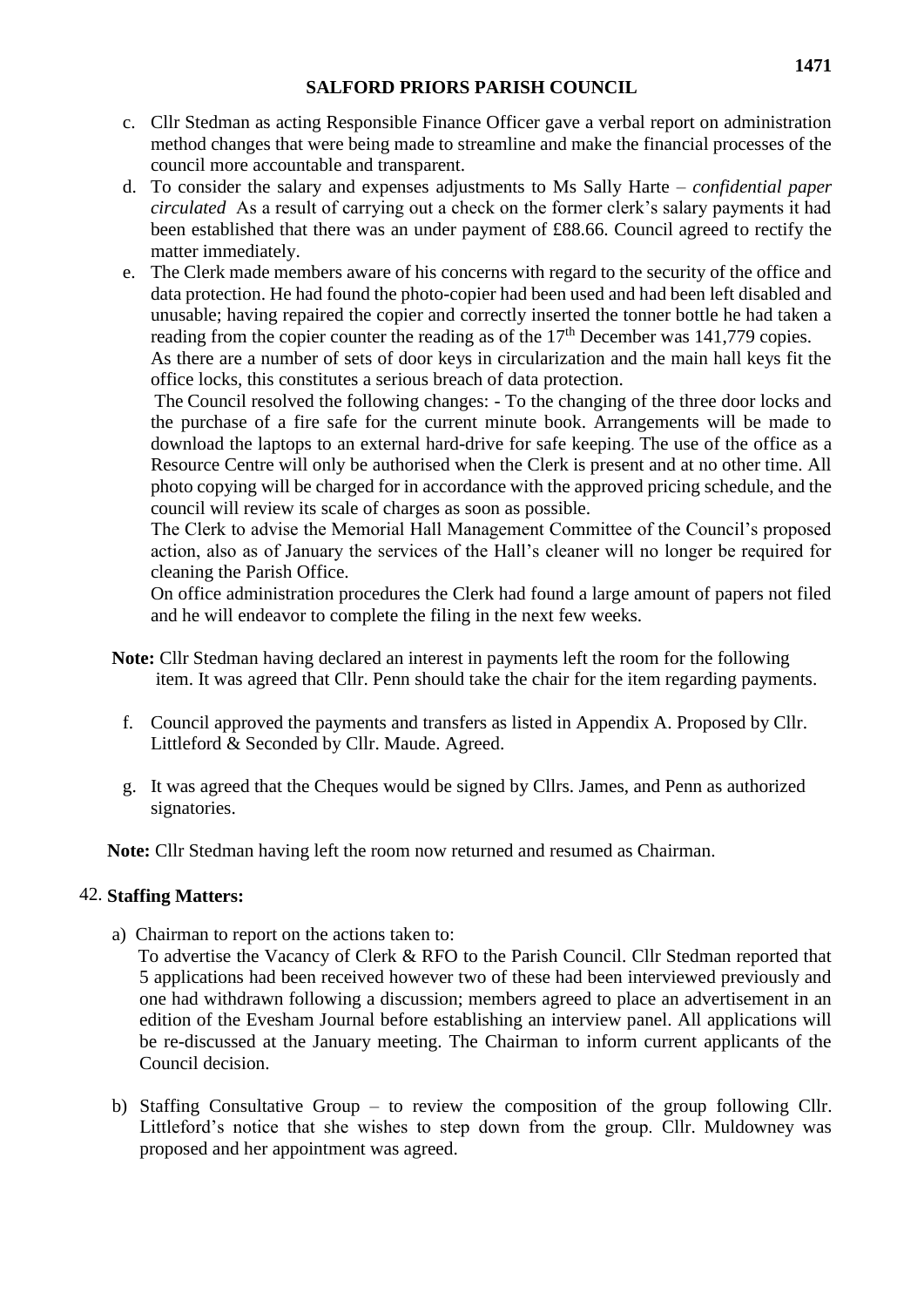#### 43. **Date of Next Meeting:**

- a) The Clerk had circulated a list of proposed meeting dates from January 2014 until May 2015 council agreed to all of the dates as proposed.
- b) Council confirmed the date of Thursday 9<sup>th</sup> January 2014 at 7:30pm– for the Budget Planning Workshop Public Participation Meeting.
- c) Council confirmed the date of the next Ordinary Meeting of the Parish Council as Wednesday 15th January 2014 in The Memorial Hall, Salford Priors at 7:00pm.

**Closure of meeting:** The Chairman closed the meeting at 22.30 hrs.

| тият<br>$\cdots$<br>-<br>___ |
|------------------------------|
|------------------------------|